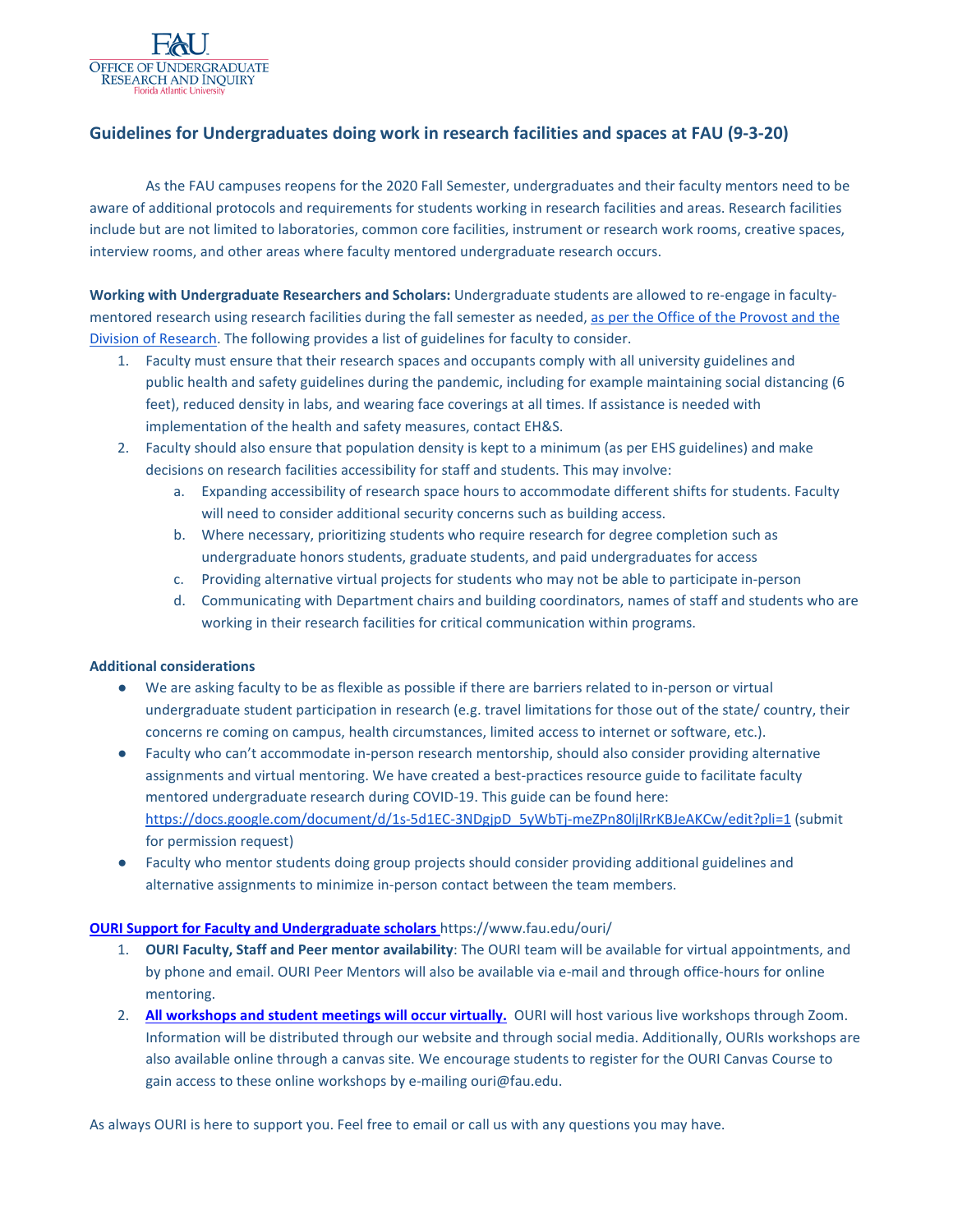

# **Steps for Faculty to Re-engage Undergraduates in Research**

Evaluate inperson capacity of your research facility. Review BOG reopening plan and Research engagement plan

Make decisions on **research** facility availability to staff and students (grad and undergrad)

Notify students via email and establish a working schedule for research space hours

Make alternative plans to engage students in research who will be working virtually

Notify Department Chairs/program directors with a list of students who will be using research space.

BOG Reopening plan:<https://www.fau.edu/coronavirus/documents/fau-fall-2020-semester-plan.pdf> [Division of Research Re-engagement plan: http://www.fau.edu/research/COVID-19-FAQs.php](http://www.fau.edu/research/COVID-19-FAQs.php)